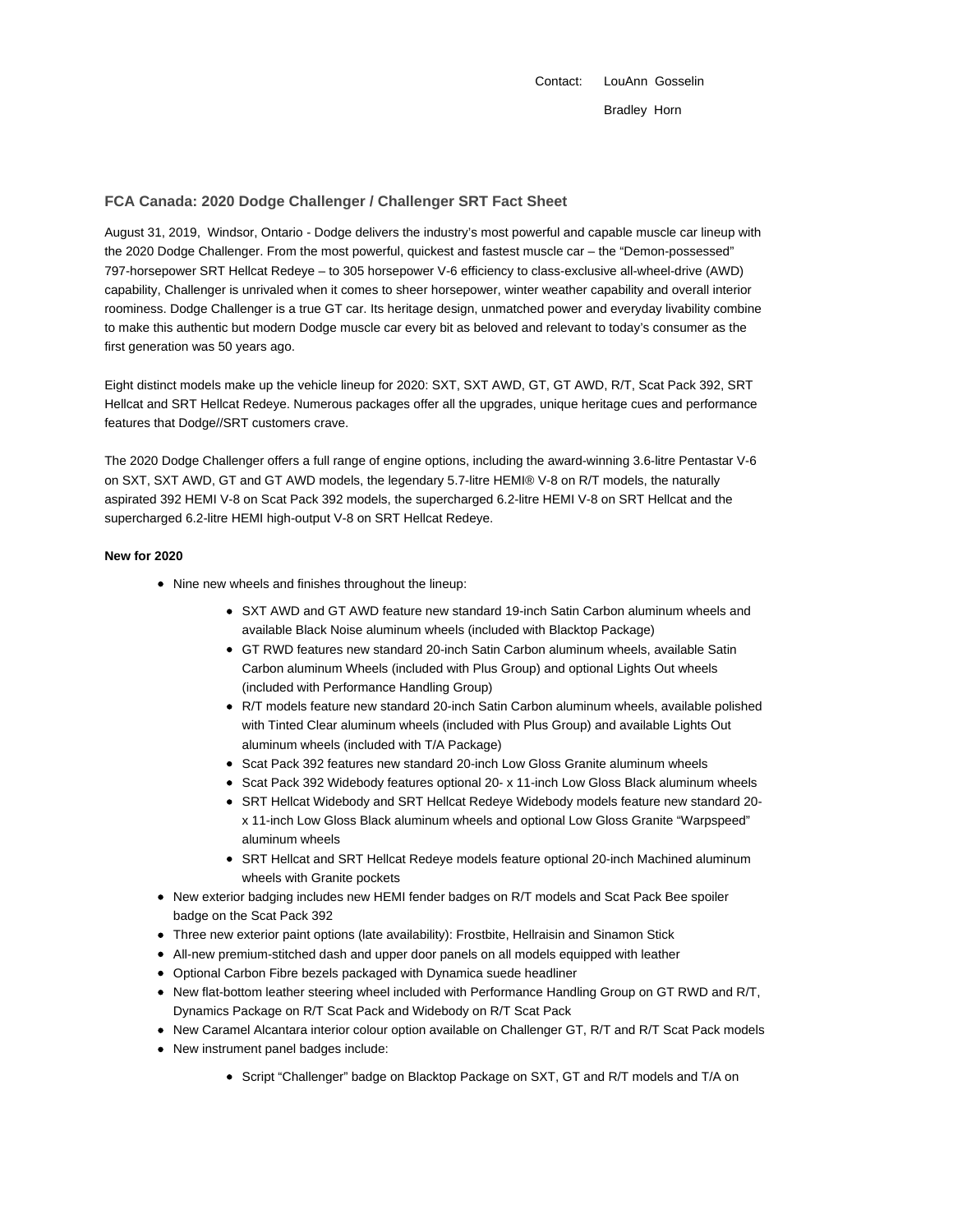R/T and Scat Pack 392

- Standard block "Challenger" badge on SXT, GT and R/T models, and "SHAKER" logo badge on R/T and Scat Pack 392 Shaker models
- Scat Pack 392 badge with "392" and Scat Pack Bee on Scat Pack 392
- Black and red SRT Hellcat badge on SRT Hellcat models

## **Highlights**

- Challenger offers a full range of engine options for 2020, including:
	- Canada's best-selling engine, the award-winning 3.6-litre Pentastar V-6 with 305 horsepower in SXT, SXT AWD, GT and GT AWD models
	- Legendary 5.7-litre HEMI V-8 with up to 375 horsepower in R/T models
	- Naturally aspirated 392 HEMI V-8 with 485 horsepower in Scat Pack 392 and Scat Pack 392 Widebody models
	- Supercharged 6.2-litre HEMI V-8 with 717 horsepower in SRT Hellcat models
	- Supercharged 6.2-litre HEMI High-output V-8 with 797 horsepower in SRT Hellcat Redeye models
- Standard Tremec six-speed manual transmission standard on the R/T, Scat Pack 392 and SRT Hellcat models
- Efficient TorqueFlite eight-speed automatic transmission standard on SXT, SXT AWD, GT, GT AWD and SRT Hellcat Redeye models; optional on R/T, Scat Pack 392 and SRT Hellcat models
- Standard SRT Drive Modes on Scat Pack 392 and SRT Hellcat models allow drivers to tailor their driving experience by controlling horsepower (SRT Hellcat models), transmission shift schedules, steering, paddle shifters (automatic transmission), traction and suspension. Drive Modes are pre-configured for Sport, Track and Default modes, while Custom Mode lets drivers tailor the drive experience to their favorite settings
- Available Plus Package adds numerous premium interior and exterior features across the entire Challenger lineup, including heated and ventilated leather seats, power tilt/telescope steering column and unique wheels
- Available Widebody package on Scat Pack 392, SRT Hellcat and SRT Hellcat Redeye models add 3.5 inches of overall width, rides on sticky 305/35ZR20 Pirelli tires mounted to 20- x 11-inch aluminum wheels and includes electric power steering (EPS) system with SRT Drive Modes
	- Scat Pack 392 Widebody features larger adaptive damping suspension, Brembo six-piston brakes, performance shift indicator and 20- x 11-inch Devil's Rim forged aluminum wheels
	- SRT Hellcat Widebody and SRT Hellcat Redeye Widebody models feature standard 20- x 11-inch Low Gloss Black aluminum wheels
- The Challenger Scat Pack 1320, named for the quarter-mile distance (402 metres/1,320 feet), features exclusive drag strip technology from the iconic Dodge Challenger SRT Demon. Powered by the 392 HEMI® V-8 engine that delivers 485 horsepower and 475 lb.-ft. of torque, the Scat Pack 1320 is a dragoriented, street-legal muscle car and a blank canvas for the serious grassroots drag racer:
	- With a quarter-mile elapsed time (E.T.) of 11.70 seconds at 185 km/h (115 mph), the showroom-stock Challenger Scat Pack 1320 is the fastest naturally aspirated, street-legal muscle car available
	- Drag-specific components and technologies include: TransBrake, Torque Reserve, Nexen SUR4G Drag Spec 275/40R20 street-legal drag radials, SRT-tuned three-mode Adaptive Damping Suspension, Drag Mode, driver's seat only standard configuration, Performancetuned asymmetrical limited-slip differential with 3.09 final drive, extreme-duty 41-spline rear axle half shafts, Line Lock, Launch Assist and Brembo high-performance brakes
- T/A Package adds even more heritage to R/T and R/T Scat Pack models with visual and performance enhancements inside and out, featuring Painted Satin Black hood, Satin Black wrapped roof and decklid, 20-inch wheels, Satin Black spoiler with T/A decal, Mopar cold-air intake system, lit Air Catcher headlamps and white face gauges with Gloss Black cluster trim rings
- Shaker Package, available on R/T and Scat Pack 392 models, includes Mopar Shaker hood and cold-air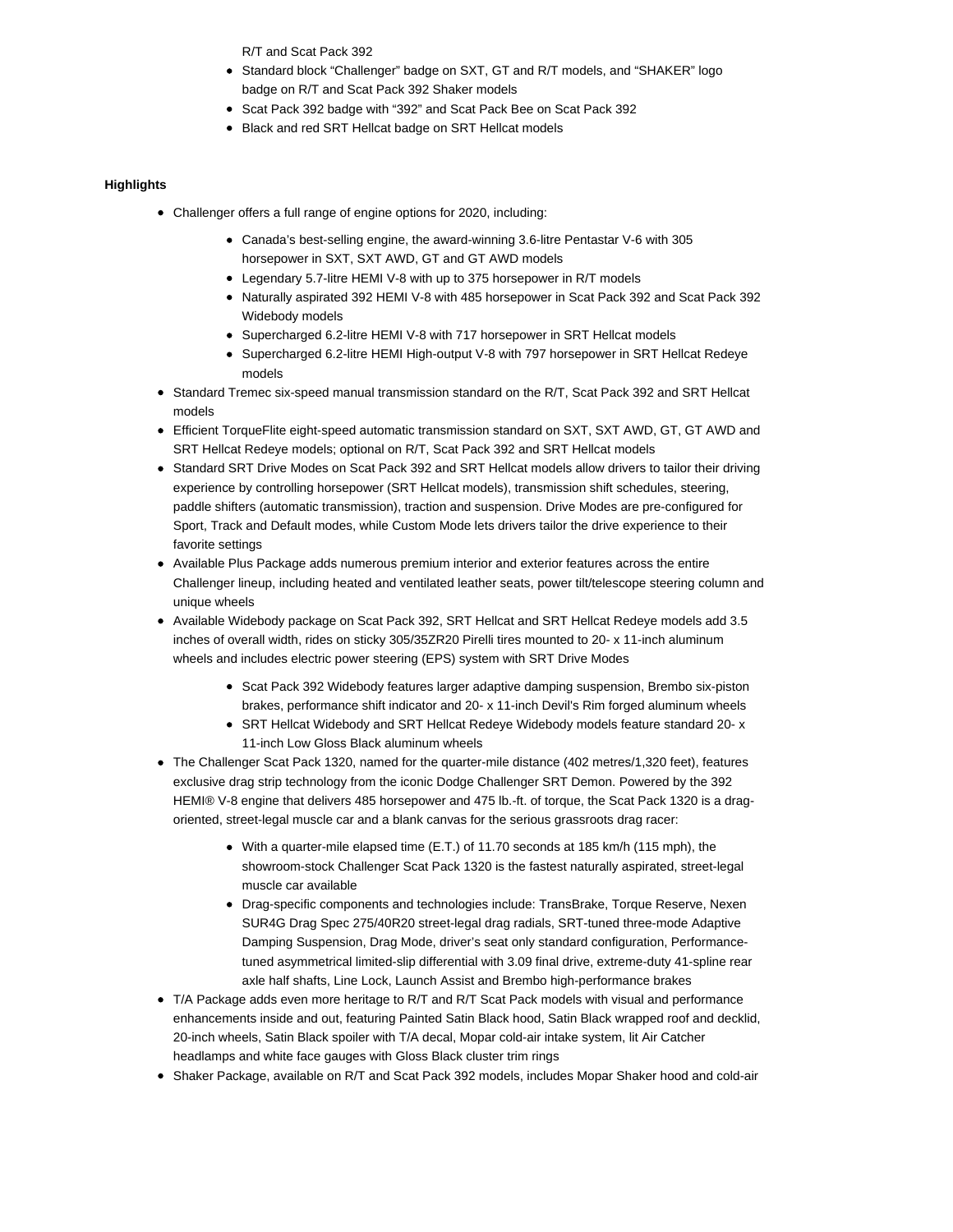intake, "Shaker" underhood decal, "Challenger" script grille badge (R/T), black rear spoiler (R/T), black fuel door (R/T), black grille surround (R/T), "Shaker" instrument panel badge and Gloss Black instrument panel cluster trim rings

- Rear Seat Delete Group removes rear seating, rear seat belts and adds rear cargo net on R/T, Scat Pack 392 and SRT Hellcat models
- Wide variety of exterior stripe designs are available across the entire Challenger lineup
- More than 70 available safety and security features, including Forward Collision Warning, adaptive cruise control, Blind-spot Monitoring and Rear Cross Path detection

## **Model Lineup**

For 2020, the Dodge Challenger lineup consists of eight models:

- SXT
- SXT AWD
- $\bullet$  GT
- GT AWD
- $\bullet$  R/T
- Scat Pack 392 (available with Widebody)
- SRT Hellcat (available with Widebody)
- SRT Hellcat Redeye (available with Widebody)

### **Available Exterior Colours**

- B5 Blue Pearl
- Frostbite (NEW late availability)
- F8 Green
- Go Mango
- Granite Crystal
- $\bullet$  Hellraisin (NEW late availability)
- Indigo Blue
- Octane Red
- Pitch Black
- Sinamon Stick (NEW late availability)
- TorRed
- Triple Nickel
- White Knuckle

### **Available Interior Colours**

- $\bullet$  Black
- Black/Caramel
- Black/Ruby Red
- Demonic Red
- Sepia

# **More Information**

Please visit fcamedia.ca for the latest product information, photography, videography, plus access to specification and feature availability documents.

### **FCA Canada**

Founded as the Chrysler Corporation in 1925, FCA Canada Inc. is based in Windsor, Ontario, and celebrates its 97th anniversary in 2022. FCA Canada is a wholly owned subsidiary of FCA, a North American automaker based in Auburn Hills, Michigan and member of the Fiat Chrysler Automobiles N.V. (FCA) family of companies. FCA Canada has approximately 440 dealers that sell Chrysler, Dodge, Jeep®, Ram, FIAT and Alfa Romeo products, as well as SRT performance products. The company also distributes Mopar and Alfa Romeo parts and accessories. In addition